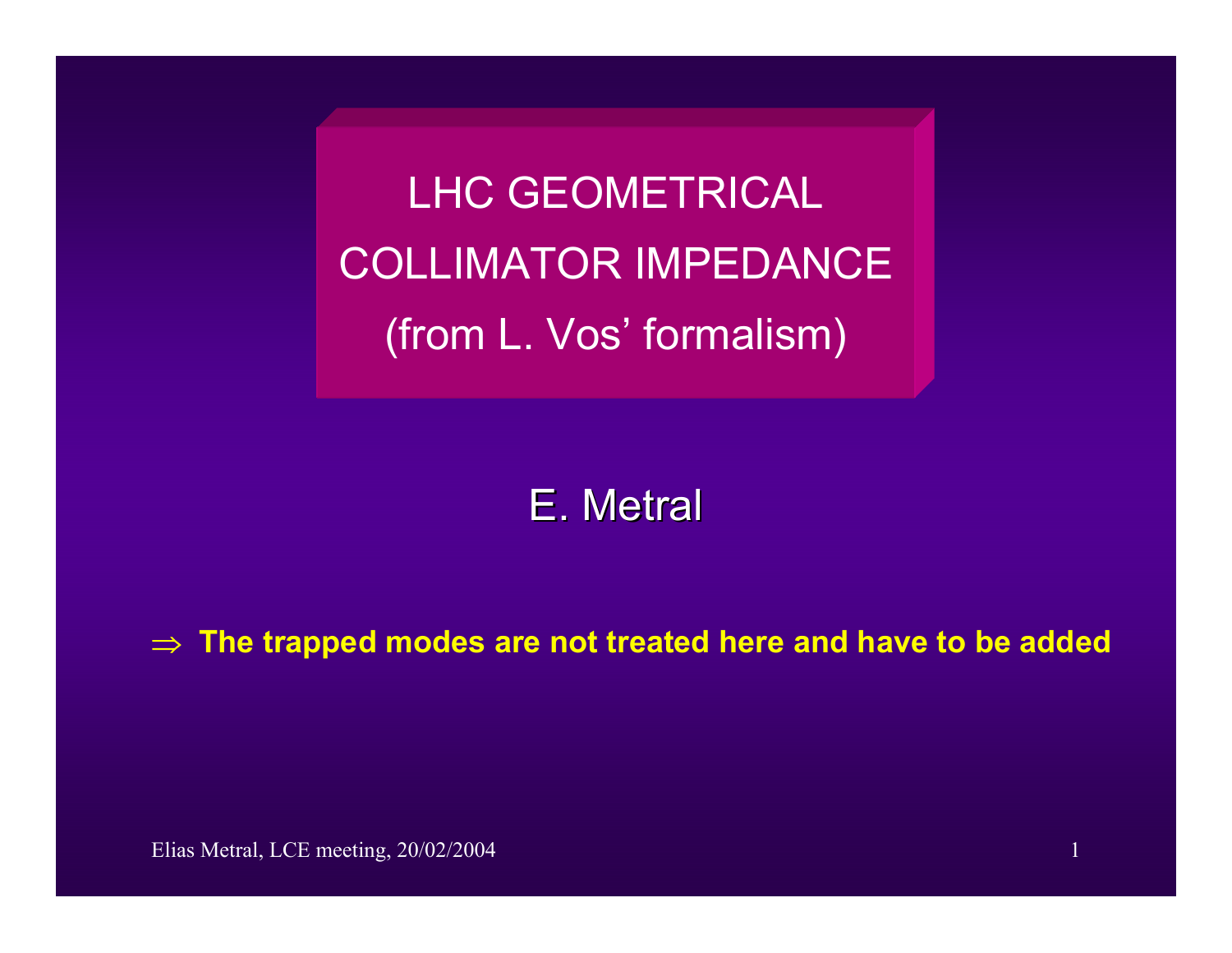# **Geometry of 1 circular collimator**

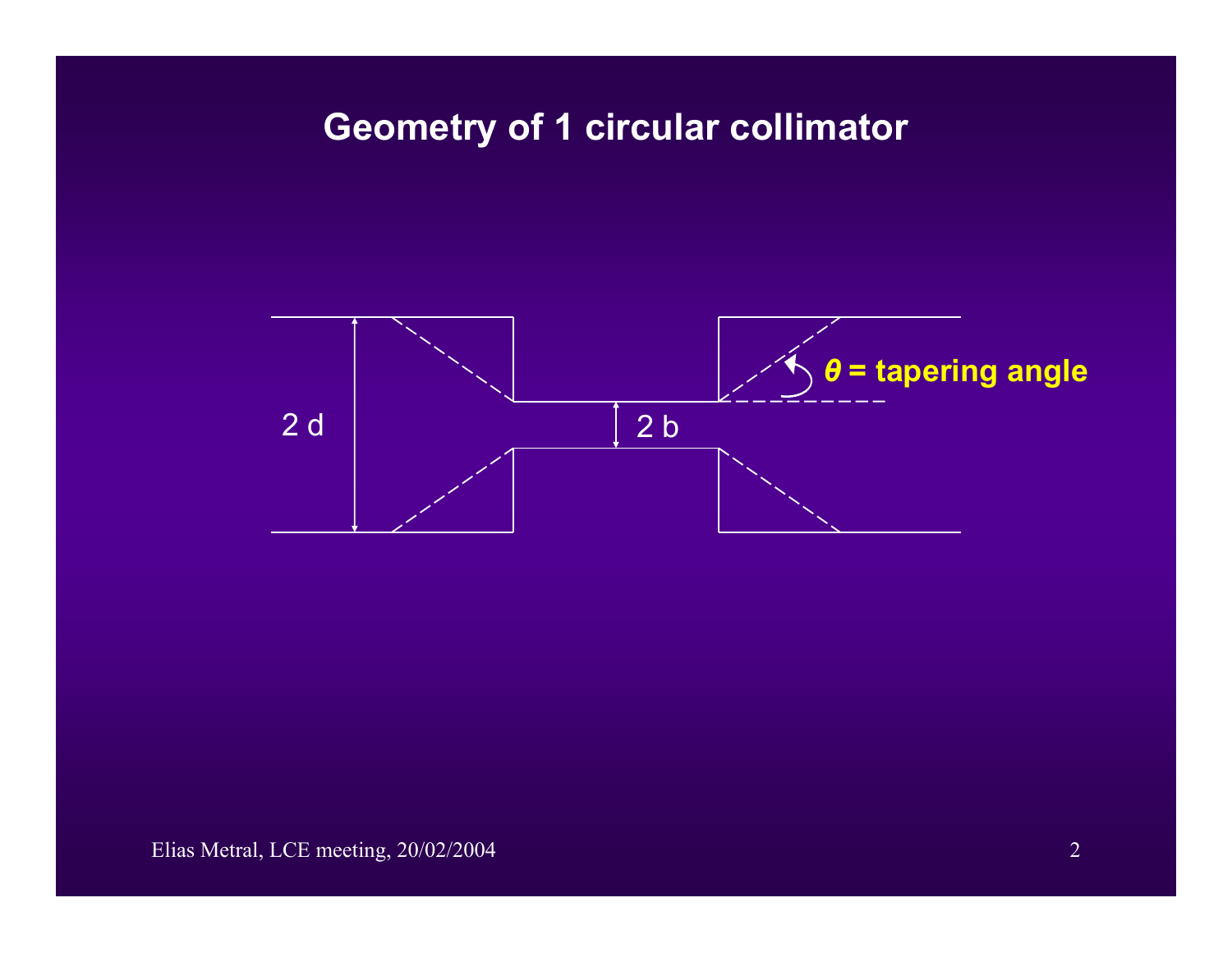## **Longitudinal impedance (1/3)**

$$
Z_{l}(\omega) = \left(\begin{array}{c} 0 \text{ if } |\omega| < \omega_{c0} \\ A \text{ if } |\omega| \ge \omega_{c0} \end{array}\right) + j\frac{A}{\pi} Log \left|\frac{1+\frac{\omega}{\omega_{c0}}}{1-\frac{\omega}{\omega_{c0}}}\right|
$$

$$
A = \frac{Z_0}{4} \text{Log}\left(\frac{d}{b}\right) \sin \theta
$$
  $\omega_{c0} = \tau_0 \frac{c}{d}$  = cut-off frequency of the

$$
Z_0 = 120 \pi
$$
  $\tau_0 = 2.4$  = 1<sup>st</sup> root of the 0<sup>th</sup> order Bessel function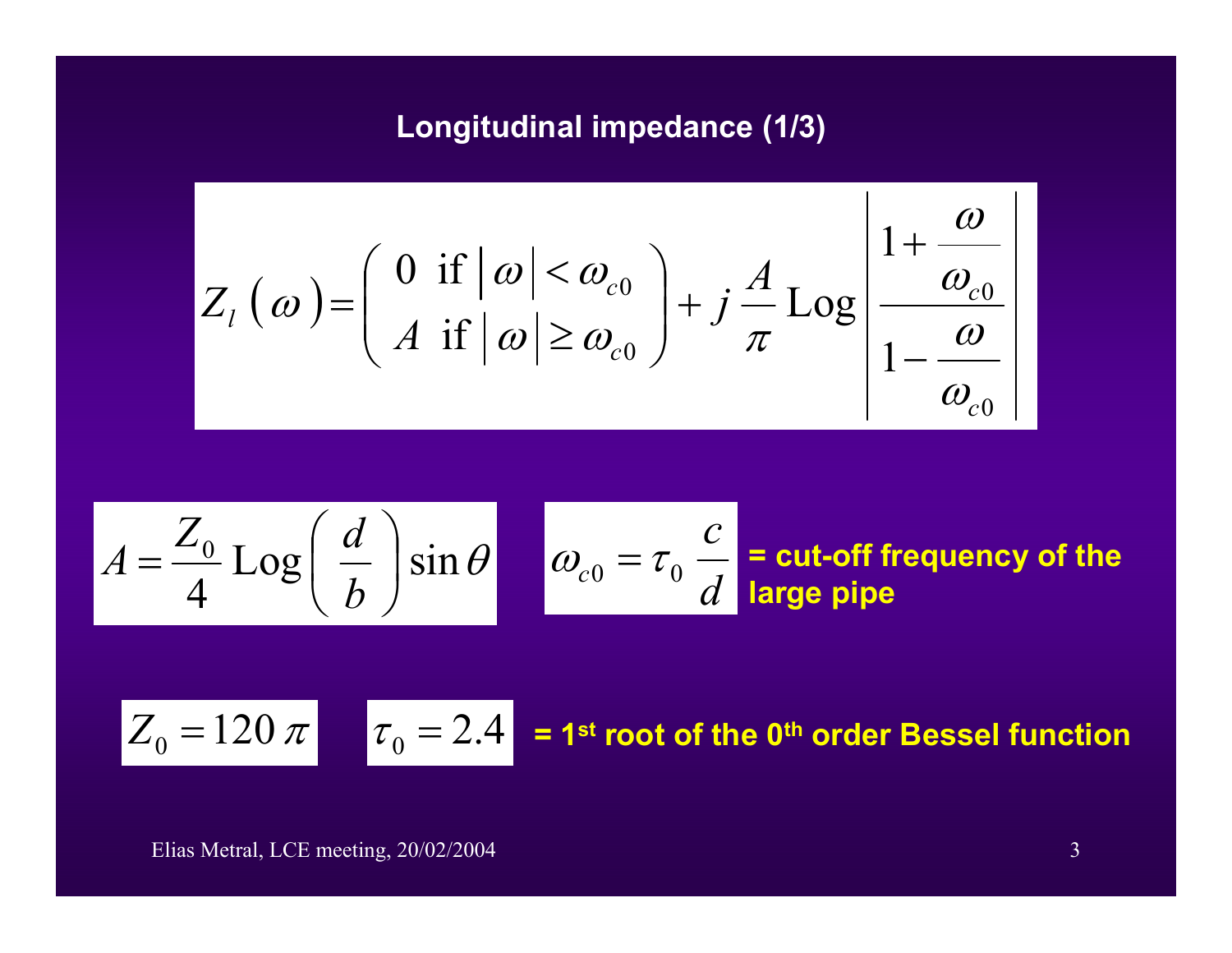**Longitudinal impedance (2/3)**

• 
$$
\theta = 15^{\circ}
$$
  $\Rightarrow$   $\sin \theta = 0.26$   $\Rightarrow$  The impedance is reduced by  
a factor 4

• For 
$$
|\theta = 90^{\circ}| \Rightarrow
$$
 i.e. no tapering

**1. Vos obtains** 
$$
A = \frac{Z_0}{4} \text{Log}\left(\frac{d}{b}\right)
$$

 $\blacksquare$  **In the CAS course (CERN 95-06) "Wake fields and Impedance" by L. Palumbo et al., it is said p. 364, Eq. (150) :**

$$
A \approx \frac{Z_0}{\pi} \text{Log}\left(\frac{d}{b}\right)
$$

Elias Metral, LCE meeting, 20/02/2004 4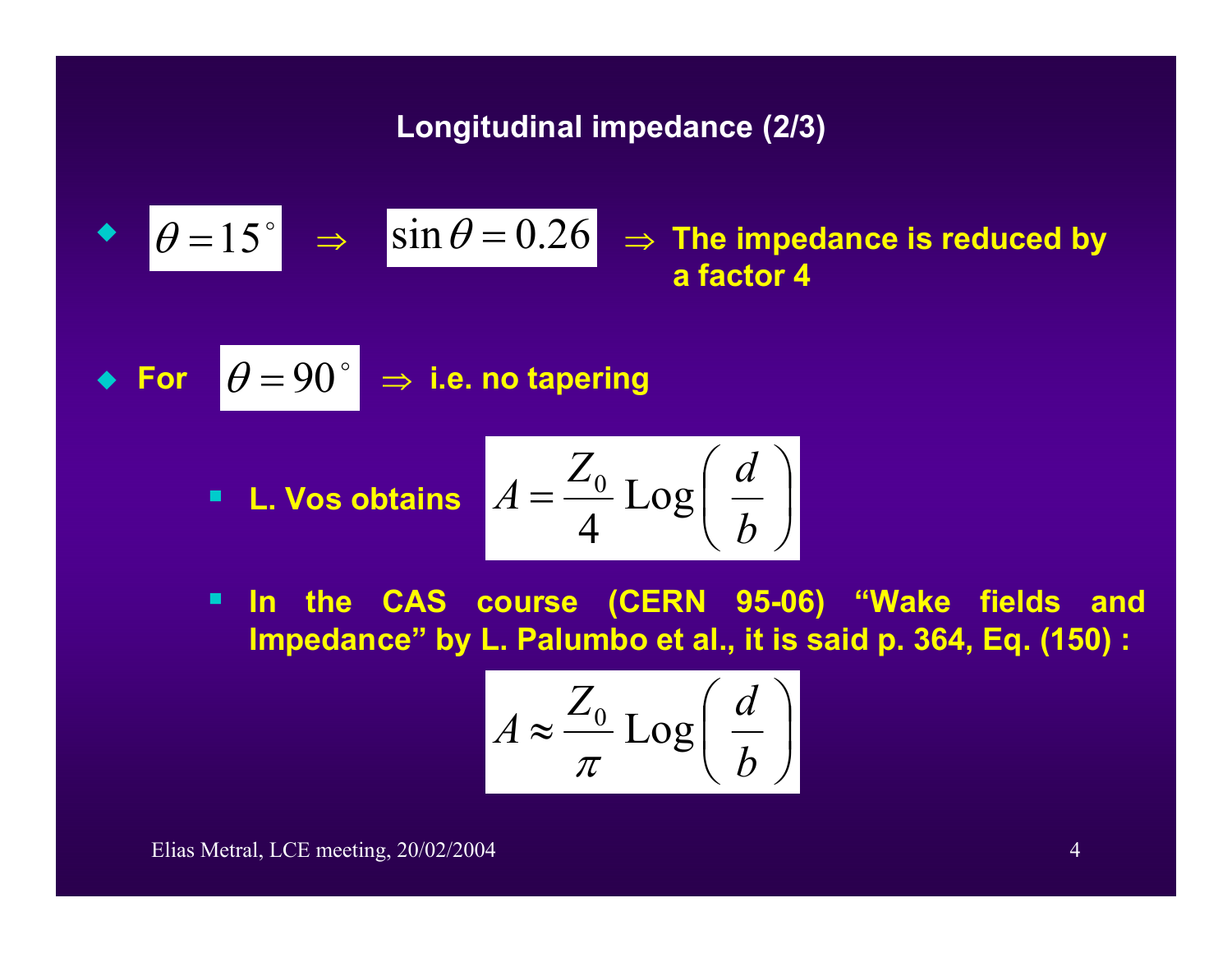#### **Longitudinal impedance (3/3)**



 $\Rightarrow$   $f_{c0}$  = 5.7 GHz

♦ **Numerical application for an LHC collimator**  $A \approx 220 \sin \theta$  **Ω** 

 $d = 2 \text{ cm} \Rightarrow$ 

 $_0$  = 3.7 GHZ  $Z_l$  $Z_1/n \approx 0.3 \sin \theta$  m $\Omega$ 

Elias Metral, LCE meeting, 20/02/2004 5

 $b = 2$  mm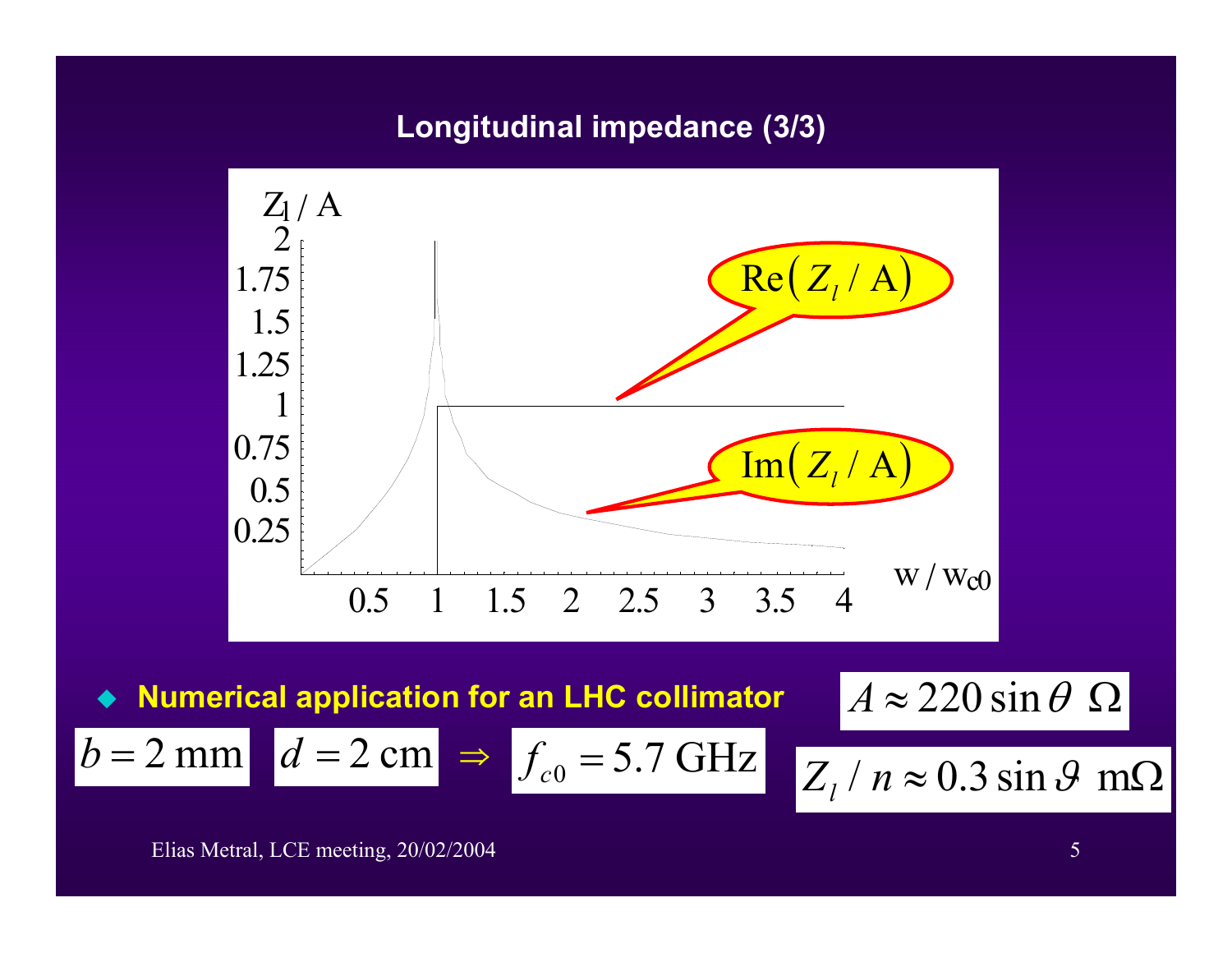### **Transverse impedance (1/2)**

$$
Z_T(\omega) = \left(\begin{array}{c|c} 0 & \text{if } |\omega| < \omega_{c0} \\ \hline z & \text{if } |\omega| \ge \omega_{c0} \\ \hline 2 & \omega & \text{if } |\omega| \ge \omega_{c0}\end{array}\right) + j\frac{B\omega_{c0}}{2\omega} \text{Log}\left|\frac{1+\frac{\omega}{\omega_{c0}}}{1-\frac{\omega}{\omega_{c0}}}\right|
$$

$$
B = \frac{c Z_0}{\pi b^2 \omega_{c0}} \text{Log}\left(\frac{d}{b}\right) \sin \theta
$$

Elias Metral, LCE meeting, 20/02/2004 6

 $\mathbf{I}$